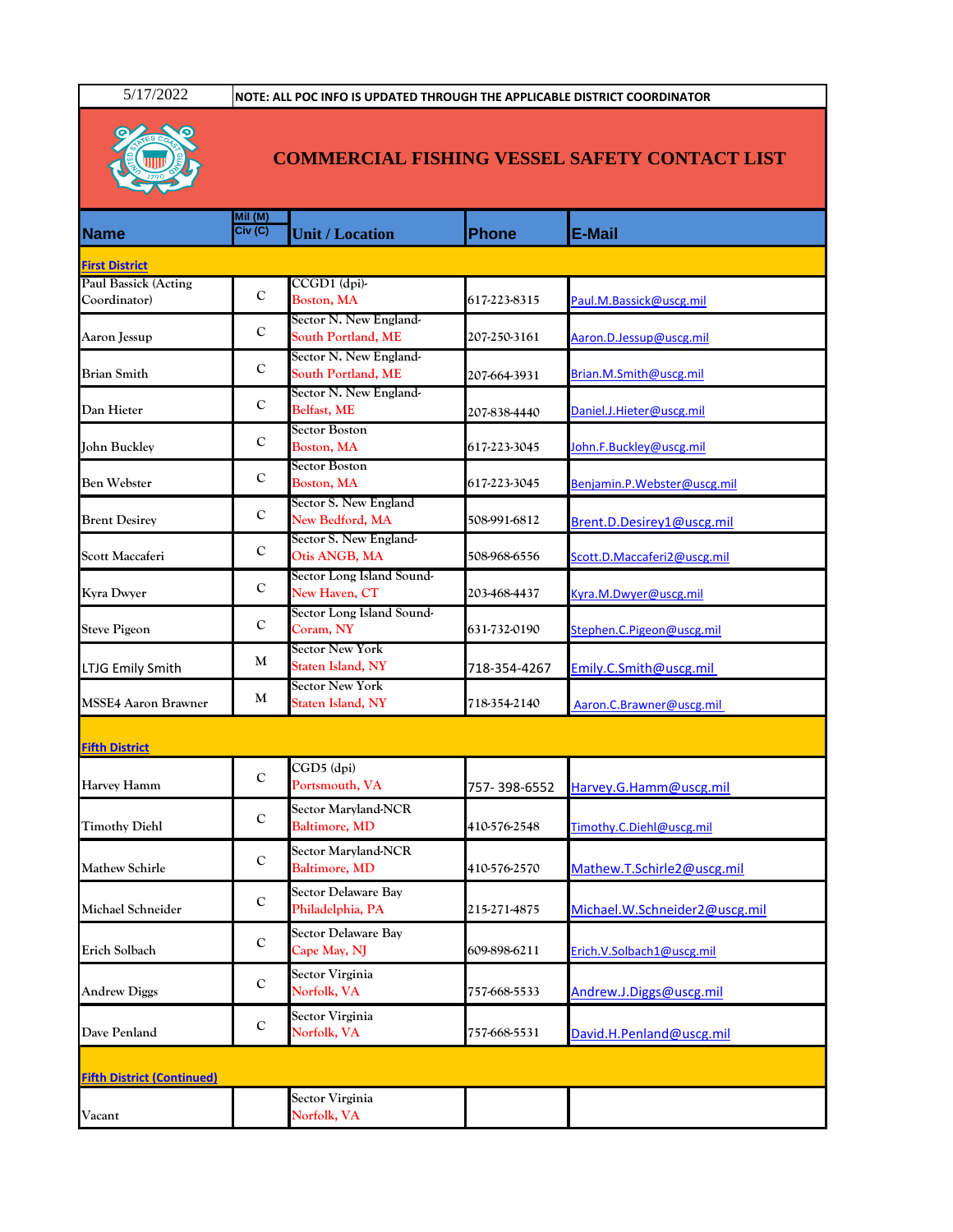| <b>Barry Everhart</b>   | $\mathbf C$ | <b>MSD Fort Macon</b><br><b>Atlantic Beach, NC</b> | 252-247-4526          | Barry.D.Everhart@uscg.mil   |
|-------------------------|-------------|----------------------------------------------------|-----------------------|-----------------------------|
|                         |             |                                                    |                       |                             |
| Robert Heffner          | $\mathbf C$ | <b>Sector North Carolina</b><br>Wilmington, NC     | 484-269-3034          | Robert.P.Heffner@uscg.mil   |
|                         |             | <b>DD Nags Head</b>                                | 252-441-0300          |                             |
| Nicholas Carl           | $\mathbf C$ | Nags Head, NC                                      | X0111                 | Nicholas.R.Carl@uscg.mil    |
|                         |             |                                                    |                       |                             |
| <b>Seventh District</b> |             |                                                    |                       |                             |
| <b>Walter Hoppe</b>     | $\mathbf C$ | CCGD7 (dpi)-<br>Miami, FL                          | 305-415-6868          | Walter.R.Hoppe@uscg.mil     |
| Matt Hooper             | $\mathbf C$ | Sector Charleston<br>Charleston, SC                | 843-720-3267          | Matthew.P.Hooper@uscg.mil   |
|                         |             | <b>MSU Savannah</b>                                | 912-652-4353          |                             |
| <b>Mark Nemec</b>       | $\mathbf C$ | Savannah, GA                                       | x215                  | Mark.A.Nemec@uscg.mil       |
|                         |             |                                                    |                       |                             |
| <b>Joe Shiver</b>       | $\mathbf C$ | Sector Jackonville<br>Jacksonville, FL             | 904-714-7601          | Joseph.D.Shiver@uscg.mil    |
|                         |             |                                                    | 813-228-2196          |                             |
| Al Waterford            | $\mathbf C$ | Sector St. Petersburg<br>Tampa, FL                 | x 8136                | Albert.J.Waterford@uscg.mil |
|                         |             | Sector Miami Beach                                 |                       |                             |
| Juan Duque              | $\mathbf C$ | Miami Beach, FL                                    | 305-535-8734          | Juan.M.Duque@uscg.mil       |
|                         |             | <b>Sector Key West</b>                             |                       |                             |
| Jeffrey Lewis           | $\mathbf C$ | Key West, FL                                       | 305-295-1405          | Jeffrey.W.Lewis@uscg.mil    |
|                         |             |                                                    |                       |                             |
| Alfredo Rodriguez       | $\mathbf C$ | Sector San Juan<br>Old San Juan, PR                | 787-289-2069          | Alfredo.Rodriguez@uscg.mil  |
|                         |             |                                                    |                       |                             |
| <b>Eighth District</b>  |             |                                                    |                       |                             |
|                         | C           | CCGD8 (dpi)-                                       |                       |                             |
| John Sherlock           |             | New Orleans, LA                                    | 504-671-2154          | john.p.sherlock@uscg.mil    |
| Phillip Hand            | $\mathbf C$ | MSD Panama City-<br>Panama City, FL                | 850-233-0366<br>x 170 | Phillip.k.hand@uscg.mil     |
|                         |             | Sector Mobile-                                     |                       |                             |
|                         | $\mathbf C$ | Mobile, AL (East)                                  | 251-441-5120          | <b>VACANT</b>               |
| Vacant                  |             | Sector Mobile-                                     |                       |                             |
| <b>Bernie Tufts</b>     | C           | Mobile, AL (West)                                  | 251-441-5772          | bernie.e.tufts@uscg.mil     |
|                         | $\mathbf C$ | <b>Sector New Orleans-</b>                         |                       |                             |
| Pablo Callejas          |             | New Orleans, LA                                    | 504-232-7109          | pablo.a.callejas.uscg.mil   |
|                         | $\mathbf C$ | <b>MSU</b> Houma-                                  |                       |                             |
| George Rau              |             | Houma, LA                                          | 985-397-3276          | george.a.rau@uscg.mil       |
|                         | $\mathbf C$ | MSU Morgan City-                                   |                       |                             |
| <b>Harry March</b>      |             | Lafayette, LA                                      | 337-852-1220          | Harry.J.March@uscg.mil      |
|                         | $\mathbf C$ | Sector Corpus Christi-                             |                       |                             |
| <b>Brian Villeroel</b>  |             | Corpus Christi, TX                                 | 361-939-5115          | Brian.k.Villeroel@uscg.mil  |
|                         | $\mathbf C$ | <b>MSU Port Arthur-</b>                            |                       |                             |
| Mark Jones              |             | Port Arthur, TX                                    | 409-723-6590          | Mark.D.Jones@uscg.mil       |
|                         | $\mathbf C$ | <b>MSU</b> Galveston-                              |                       |                             |
| Wally Cutchin           |             | Texas City, TX                                     | 409-978-2711          | wally.t.cutchin@uscg.mil    |
|                         | $\mathbf C$ | <b>MSU</b> Galveston-                              |                       |                             |
| <b>Todd Whitecotton</b> |             | Texas City, TX                                     | 409-978-2711          | todd.l.whitecotton@uscg.mil |
|                         | $\mathbf C$ | <b>MSD Brownsville-</b>                            |                       |                             |
| <b>Frederick Lane</b>   |             | <b>Brownsville, TX</b>                             | 956-832-0517          | frederick.a.lane2@uscg.mil  |
| <b>Ninth District</b>   |             |                                                    |                       |                             |
|                         |             | Ninth District-                                    |                       |                             |
| Mark D Bobal            | $\mathbf C$ | Cleveland, OH                                      | 216-902-6052          | Mark.D.Bobal@uscg.mil       |
|                         |             |                                                    |                       |                             |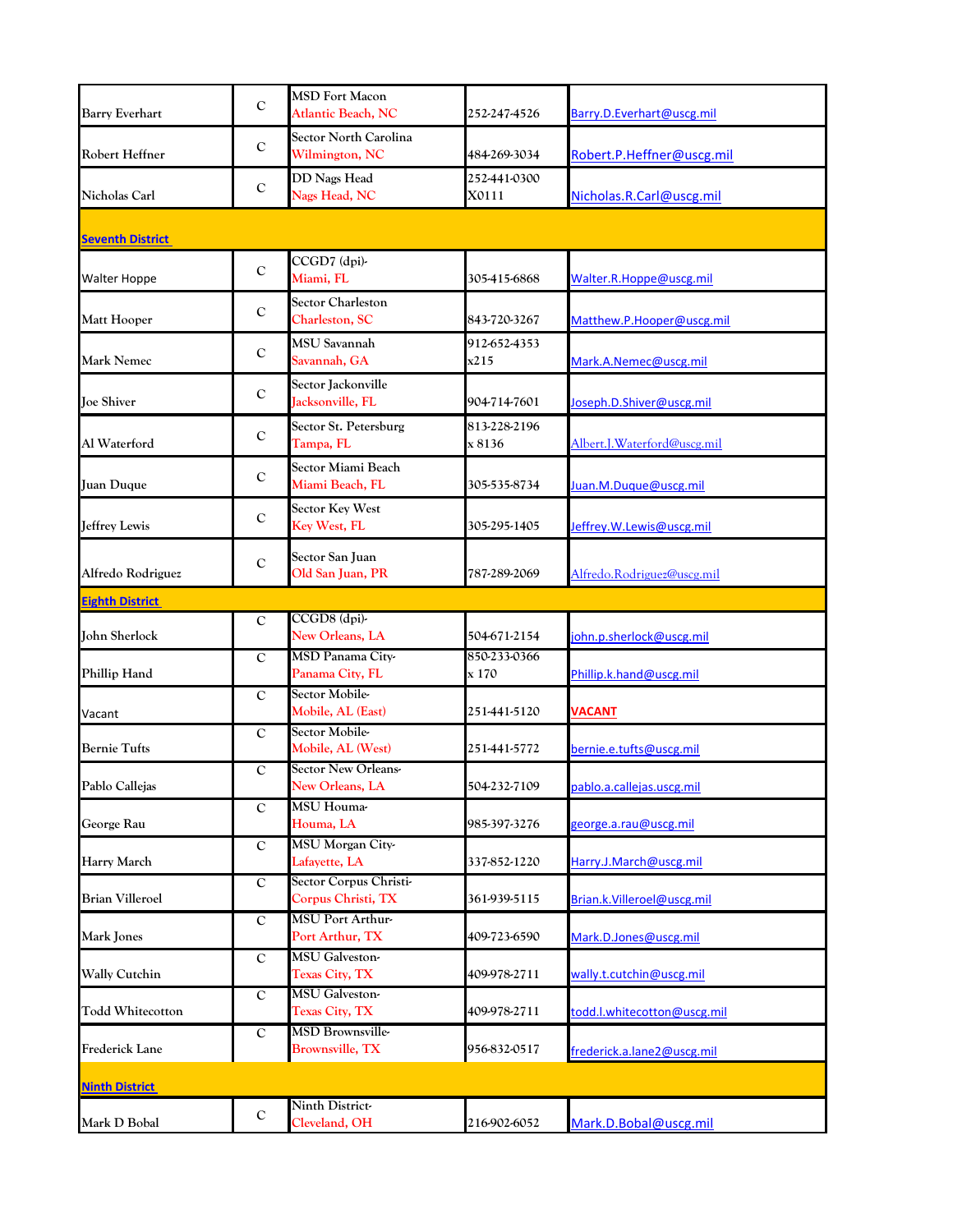|                            | M           | Sector Buffalo-                                   |              |                             |
|----------------------------|-------------|---------------------------------------------------|--------------|-----------------------------|
| Roy Thomas, MST1           |             | <b>Buffalo, NY</b>                                | 716-843-9343 | Roy.D.Thomas@uscg.mil       |
| Nick Suvak                 | C           | MSU Cleveland-<br>Cleveland, OH                   | 216-937-0127 | Nickolas.J.Suvak@uscg.mil   |
| Tom Agzigian, MSTC         | M           | <b>MSU Toledo-</b><br>Toledo, OH                  | 419-418-6050 | Tom.M.Agzigian@uscg.mil     |
| Cody Mclaughlin, MST1      | $\mathbf C$ | Sector Detroit-<br>Detroit, MI                    | 313-568-9468 | Cody.C.Mclaughlin@uscg.mil  |
| Eric Vogel, MSTC           | M           | Sector Sault Ste Marie-<br>Sault Sainte Marie, MI | 906-635-3222 | Eric.M.Vogel@uscg.mil       |
| Daniel Purse, MST2         | M           | MSU Duluth-<br>Duluth, MN                         | 218-725-3821 | Daniel.C. Purse@uscg.mil    |
| Jondalar Goodwin, MST2     | M           | MSD Sturgeon Bay-<br><b>Sturgeon Bay, WI</b>      | 920-743-9448 | Jondalar.j.goodwin@uscg.mil |
| <b>Rich Baker</b>          | $\mathbf C$ | Sector Lake Michigan-<br>Milwaukee, WI            | 414-747-7127 | Richard.A.Baker@uscg.mil    |
| <b>Eleventh District</b>   |             |                                                   |              |                             |
| Peggy Murphy               | $\mathbf C$ | CCGD11 (dpi)<br>Alameda, CA                       | 510-437-5931 | Peggy.A.Murphy@uscg.mil     |
| Manny Ramirez              | $\mathbf C$ | Sector San Francisco<br>San Francisco, CA         | 415-399-7310 | Eustacio.M.Ramirez@uscg.mil |
| Melinda Bacon              | $\mathbf C$ | MSD Humboldt Bay,<br>Eureka CA                    | 707-481-0048 | melinda.l.bacon2@uscg.mil   |
| Marc Nguyen                | $\mathbf C$ | Sector LA/Long Beach<br>San Pedro, CA             | 310-521-3744 | Marc.H.Nguyen@uscg.mil      |
| <b>Pete Desillier</b>      | C           | MSD Santa Barbara,<br>Santa Barbara, CA           | 805-962-7430 | Peter.A.Desillier2@uscg.mil |
| David Cripe                | $\mathbf C$ | <b>Station Monterey,</b><br>Monterey, CA          | 831-647-7357 | David.J.Cripe@uscg.mil      |
| <b>James Stellflug</b>     | $\mathbf C$ | Sector San Diego<br>San Diego, CA                 | 619-278-7249 | James.B.Stellflug@uscg.mil  |
| <b>Thirteenth District</b> |             |                                                   |              |                             |
| Dan Hardin                 | $\mathbf C$ | CCGD13 (dpi)-<br>Seattle, WA                      | 206-220-7226 | Daniel.E.Hardin@uscg.mil    |
| <b>Troy Rentz</b>          | C           | CCGD13 (dpi)-<br>Seattle, WA                      | 206-220-7216 | Troy.Rentz@uscg.mil         |
| Robert Cuddeback           | C           | Sector Puget Sound-<br>Seattle, WA                | 206 217-6187 | Robert.R.Cuddeback@uscg.mil |
| <b>John Gresham</b>        | $\mathbf C$ | Sector Puget Sound-<br>Seattle, WA                | 206 217-6239 | John.Gresham@uscg.mil       |
| Marc McElney               | $\mathbf C$ | Sector Puget Sound-<br>Seattle, WA                | 206 217-6540 | Marc.Mcelney@uscg.mil       |
| <b>Richard Mahoney</b>     | $\mathbf C$ | Sector Puget Sound-<br>Seattle, WA                | 206 217-6328 | Richard.C.Mahoney2@uscg.mil |
| Jeffrey Zappen             | $\mathbf C$ | Sector Puget Sound-<br>Seattle, WA                | 206 217-6076 | Jeffrey.M.Zappen@uscg.mil   |
| <b>Curt Farrell</b>        | $\mathbf C$ | MSU Portland-<br>Portland, OR                     | 503-240-9373 | Curtis.J.Farrell@uscg.mil   |
| Mike Rudolph               | $\mathbf C$ | MSU Portland-<br>Portland, OR                     | 503-240-9337 | Michael.G.Rudolph@uscg.mil  |
| <b>Steven Kee</b>          | $\mathbf C$ | Group North Bend<br>North<br>Bend, OR             | 541-756-9224 | Steven.W.Kee@uscg.mil       |
| <b>Fourteenth District</b> |             |                                                   |              |                             |
| <b>CDR Mark Labert</b>     | M           | CCGD14 (dpi)-<br>Honolulu, HI                     | 808-535-3421 | Mark.E.Labert@uscg.mil      |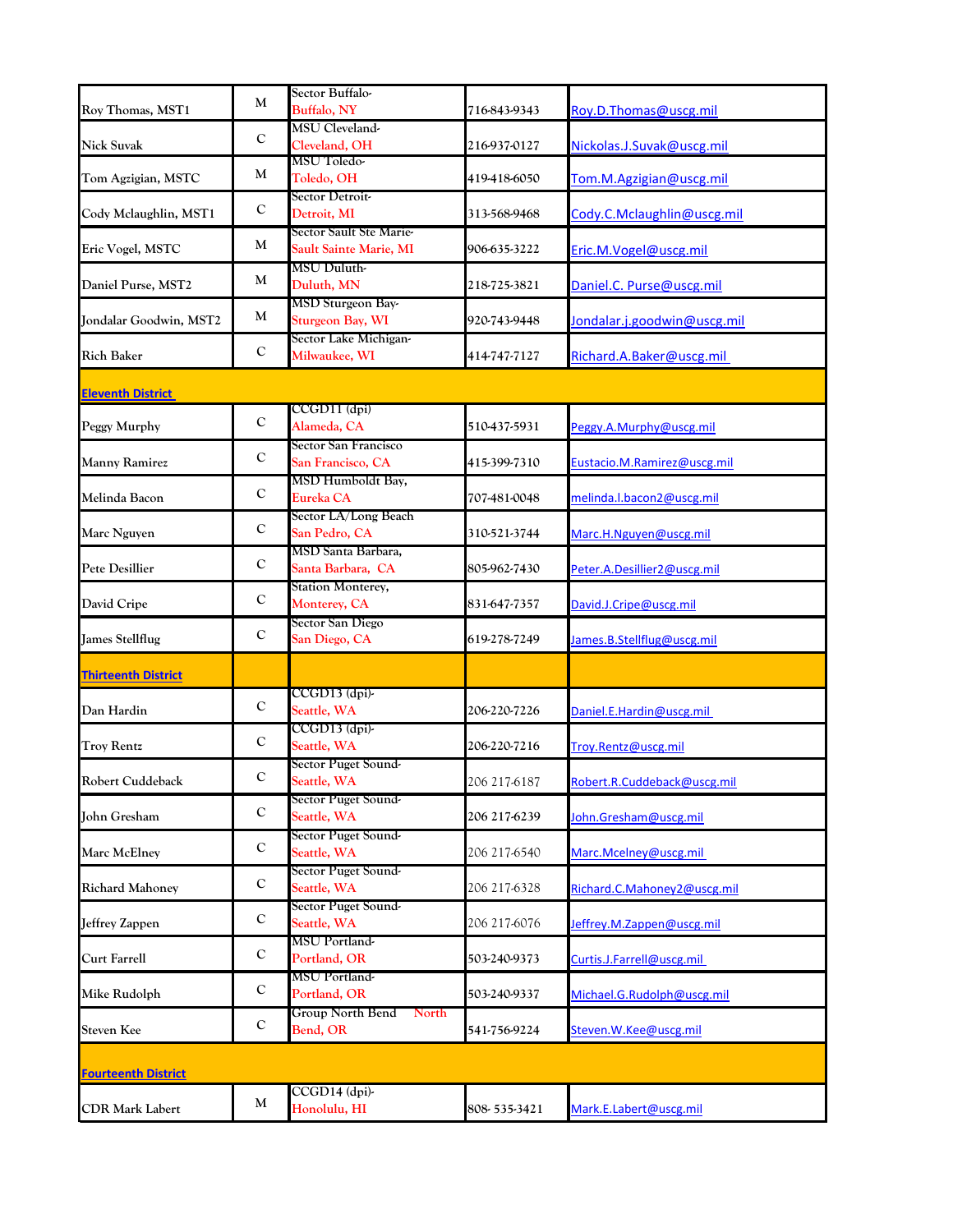| Vacant                      | $\mathbf C$ | CCGD14 (dpi)-<br>Honolulu, HI               |              |                                |
|-----------------------------|-------------|---------------------------------------------|--------------|--------------------------------|
| Rob Neefe                   | $\mathbf C$ | Sector Honolulu-<br>Honolulu, HI            | 808-541-4951 | Robert.j.Neefe@uscg.mil        |
| <b>MSTC Nathan Frerichs</b> | M           | Sector Honolulu-<br>Honolulu, HI            | 808-541-4363 | Nathan.A.Frerichs@uscg.mil     |
| MST2 Amanda Haden           | M           | Sector Honolulu-<br>Honolulu, HI            | 808-541-4370 | Amanda.R.Haden@uscg.mil        |
| MST3 Alyssa Zappe           | M           | Sector Honolulu-<br>Honolulu, HI            | 907-428-4190 | Alyssa.M. Zappe@uscg.mil       |
| Vern F. Thomsen             | $\mathbf C$ | <b>MSD American Samoa-</b><br>Pago Pago, AS | 684-633-2299 | Vernatias.F.Thomsen@uscg.mil   |
| <b>Seventeenth District</b> |             |                                             |              |                                |
| <b>Scott Wilwert</b>        | $\mathbf C$ | CCGD17 (dpi)-<br>Juneau, AK                 | 907-463-2810 | Anthony.S. Wilwert@uscg.mil    |
| Lauren Bloch (LT)           | M           | CCGD17 (dpi)-<br>Juneau, AK                 | 907-463-2812 | lauren.e.bloch@uscg.mil        |
| Drayton Parker              | C           | Sector Juneau-<br>Juneau, AK                | 907-463-2448 | Drayton.C.Parker@uscg.mil      |
| <b>Jim Paul</b>             | C           | <b>MSD Ketchikan-</b><br>Ketchikan, AK      | 907-225-4496 | James.R.Paul2@uscg.mil         |
| Vacant                      | C           | <b>MSD Sitka-</b><br>Sitka, AK              | 907-966-5620 |                                |
| Ed Miner (ACSA)             | C           | Sector Anchorage-Anchorage,<br>AK           | 907-428-4172 | Edmond.G.Miner@uscg.mil        |
| Vacant                      | C           | Sector Anchorage-<br>Anchorage, AK          | 907-428-4154 |                                |
| <b>Jessica Elder MST2</b>   | M           | <b>MSU Valdez-</b><br>Valdez, AK            | 907-835-7226 | Jessica.L.Elder@uscg.mil       |
| Edward Kaaua (LT)           | M           | <b>MSD</b> Homer-<br>Homer, AK              | 907-235-3292 | Edward.K.Kaaua@uscg.mil        |
| Dennis Schoenwether         | $\mathbf C$ | <b>MSD Kodiak-</b><br>Kodiak, AK            | 907-486-5918 | Dennis.J.Schoenwether@uscg.mil |
| Kristine Kahl (LT)          | M           | MSD Unalaska-<br>Dutch Harbor, AK           | 907-581-3466 | kristine.m.kahl@uscg.mil       |
| <b>Atlantic Area</b>        |             |                                             |              |                                |
| <b>Craig Cross</b>          | $\mathbf C$ | <b>LANTAREA / PROCEN</b><br>Portsmouth, VA  | 757-398-6565 | Craig.S.Cross@uscg.mil         |
|                             |             |                                             |              |                                |
| <b>Pacific Area</b>         |             |                                             |              |                                |
| Sasha Coombs                | $\mathbf C$ | <b>PACAREA</b><br>Alameda, CA               | 510-437-3250 | Sasha.L.Coombs@uscg.mil        |
| Vacant                      | $\mathbf C$ | <b>PACAREA</b><br>Alameda, CA               |              |                                |
| <b>LCDR</b> Isaac Mahar     | M           | <b>PACAREA</b><br>Alameda, CA               | 510 437-3786 | Isaac.d.mahar@uscg.mil         |
| <b>TRACEN Yorktown</b>      |             |                                             |              |                                |
| CWO Rob Birdwell            | M           | <b>TRACEN Yorktown</b><br>Yorktown, VA      | 757-856-2260 | Robert.A.Birdwell@uscg.mil     |